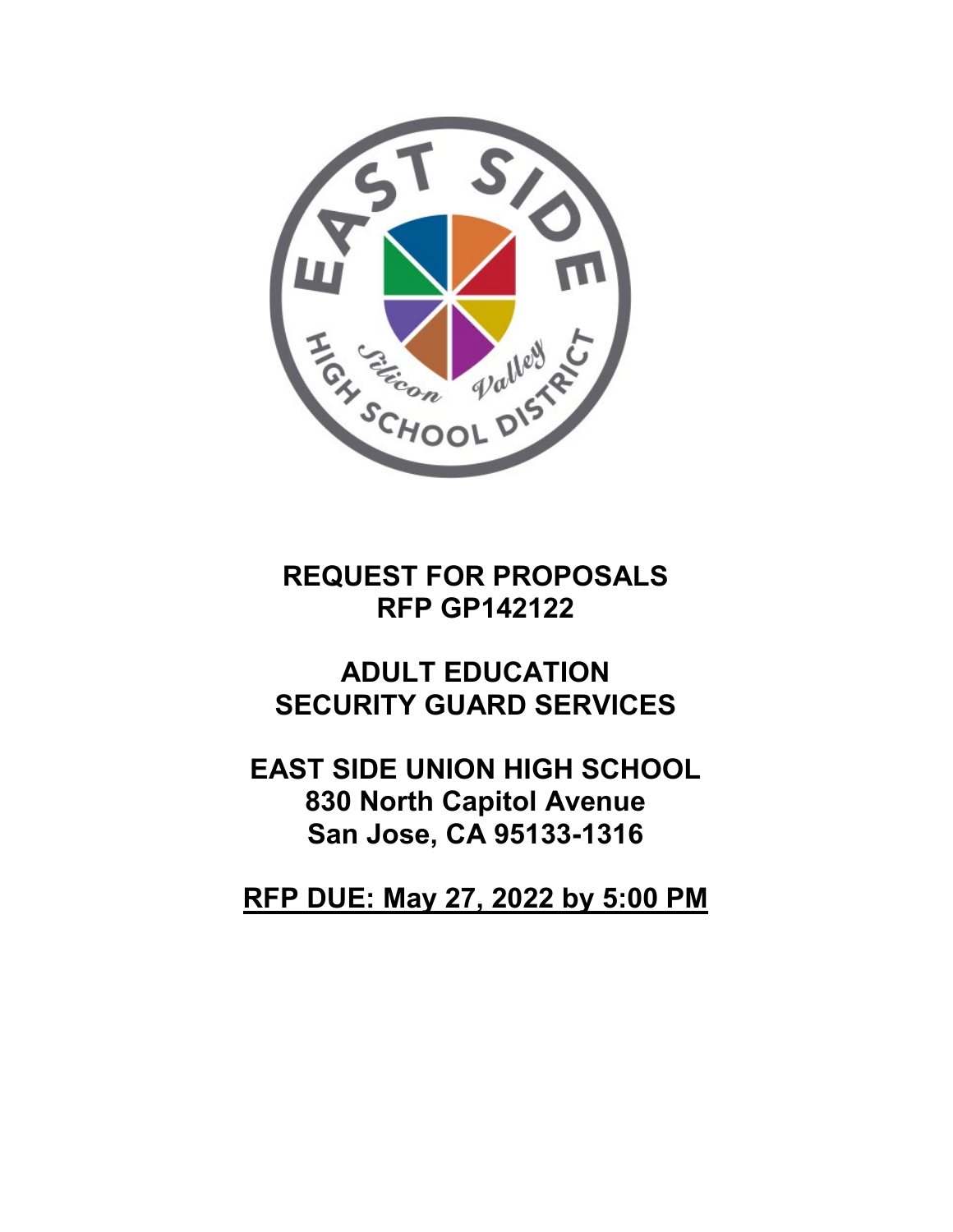#### **Notice to Vendors**

The Board of Trustees of the East Side Union High School District (ESUHSD) is requesting proposals for the award of a service contract for Adult Education Security Guard Services in accordance with the minimum specifications included herein.

PlanetBids is a web enabled procurement and electronic bidding system. In order to begin bidding for this RFP the Vendor must first register, for free, online: <http://www.planetbids.com/portal/portal.cfm?CompanyID=24763>

As a registered and approved vendor within our vendor database, you will be automatically notified of bid alerts, bid changes or updates and addenda. All bid related information is located within the different tabs of the bid detail. Only applicable tabs will be available within the bid.

To download a copy of the line item, register and login to PlanetBids, double click on the Project Title you wish to bid on. Once the bid is open select the Line Items tab. In the top right corner click on Export. Save file under desired folder and name.

All necessary documentation for this RFP can be downloaded via the PlanetBids website. All proposal documents must be posted to PlanetBids on or before **5:00 PM, May 27, 2022**.

Contact Person: Phuong Nguyen/ Senior Contract Specialist Phone: 408-347-5073

#### **Paper RFPs will not be accepted**. **We are only accepting electronic RFPs via PlanetBids.**

No vendor may withdraw any proposal for a period of ninety (90) calendar days after the date set for the receiving of the proposal.

ESUHSD will review the responses, contact references, and complete a weighted scoring matrix for each respondent vendor.

ESUHSD reserves the right to accept or reject any item or group(s) of items of a proposal. ESUHSD also reserves the right to waive any minor informality or irregularity in any Proposals. Additionally, ESUHSD may, for any reason, decide not to award an Agreement as a result of this RFP.

There will not be a formal public bid opening for this RFP. After the recommendation for contract award is submitted to the Board of Trustees for approval, all proposals will be available for public review.

For assistance with eBidding, please refer to the eBidding User Guide. To locate the eBidding Users Guide, click on "Place eBid". After you have accepted the terms and conditions, click the "?" (Red question mark) located at the upper right of the page to access the PlanetBids Support Page. Here you can view Frequently Asked Questions, download the eBidding Users Guide or open a support ticket for further assistance.

The User Guide can be downloaded from the vendor portal or by following this link: <https://www.planetbids.com/UsersGuides/PlanetBids%20BidsOnline%20Users%20Guide.pdf>

If you are having technical issues downloading or submitting your bid documents please contact Planet Bids Directly at (818) 992-1771.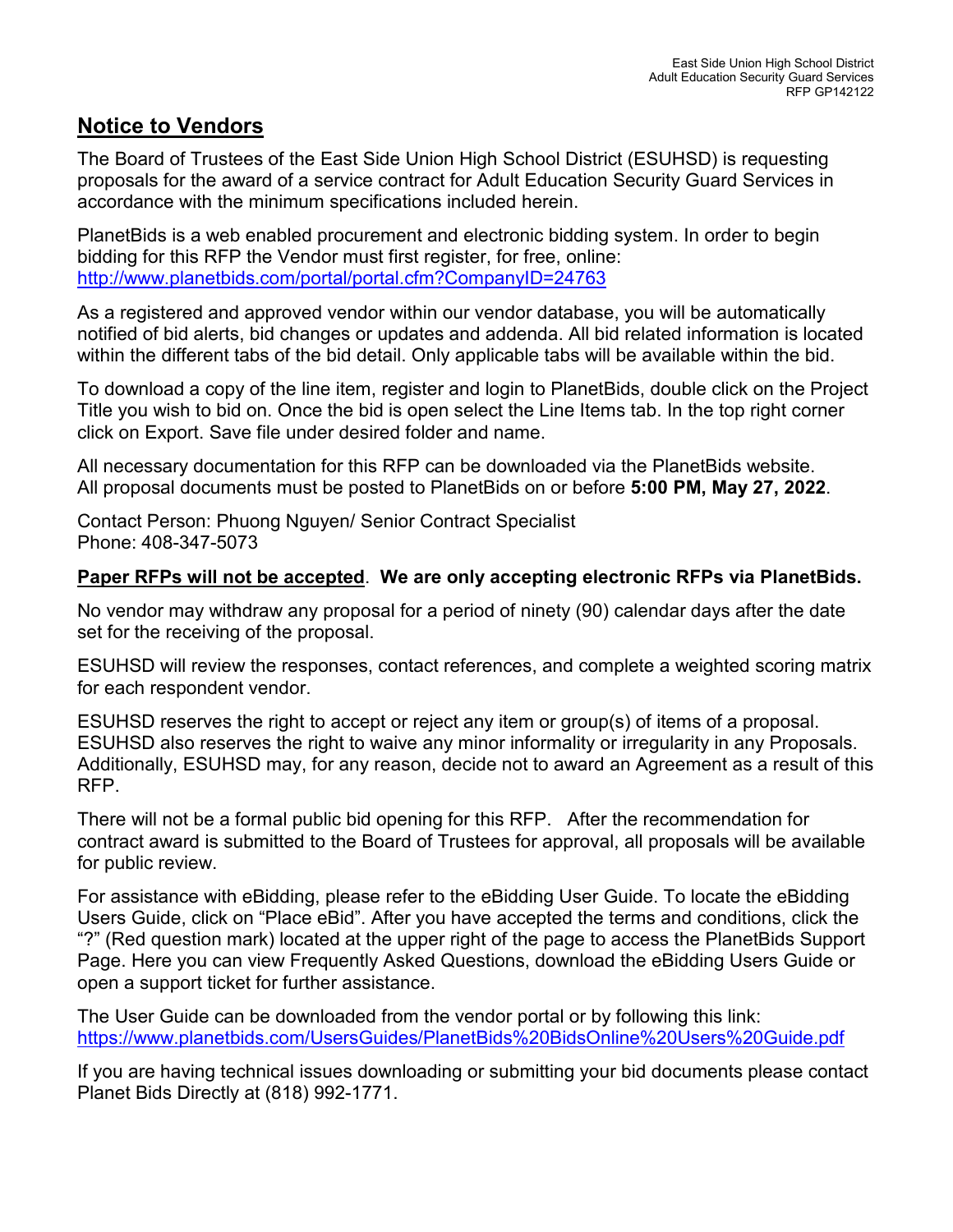# **Proposed Timeline**

The following is the anticipated proposal and engagement schedule. ESUHSD may change the estimated dates and process as deemed necessary.

| May 12, 2022   | <b>Publish Request for Proposals</b>                                  |
|----------------|-----------------------------------------------------------------------|
| May 20, 2022   | Last day for submission of inquiries and/or clarifications by 1:00 PM |
| May 27, 2022   | Proposals Due by 5:00 PM                                              |
| June 23, 2022  | <b>Board of Trustees Meeting</b>                                      |
| August 9, 2022 | Contract start date                                                   |

# **Addenda**

The ESUHSD may modify this RFP, any of its key action dates, or any of its attachments, prior to the bid submittal date. Addenda will be numbered consecutively as a suffix to the RFP Reference Number. It is the Bidder's responsibility to ensure they have incorporated all addenda. Failure to acknowledge and incorporate addenda will not relieve the Bidder of the responsibility to meet all terms and conditions of the RFP and any subsequent addenda.

### **Inquiries and/or Clarifications**

Any requests for clarification of the RFP shall be made via PlanetBids, under the "Q&A" tab, no later than **1:00 PM, May 20, 2022**.

ESUHSD is responsible only for what is expressly stated in this RFP and any authorized written addenda thereto. ESUHSD is not responsible for and will not be bound by any person not authorized to act on its behalf.

*As of the Issuance date of this RFP and continuing until the final date for submission of proposals, contact with ESUHSD employees is strictly limited. All personnel representing ESUHSD are specifically directed not to hold meetings, conferences or technical discussions with any vendor for purposes of responding to this RFP. Any vendor found to be acting in any way contrary to this directive will be disqualified from entering into any contract that may result from this RFP.* 

# **Submission of RFP Proposals**

Please review this RFP carefully before responding to ensure that all procedural, system and contractual requirements are fully understood. Failure to adhere to all requirements will disqualify the proposal.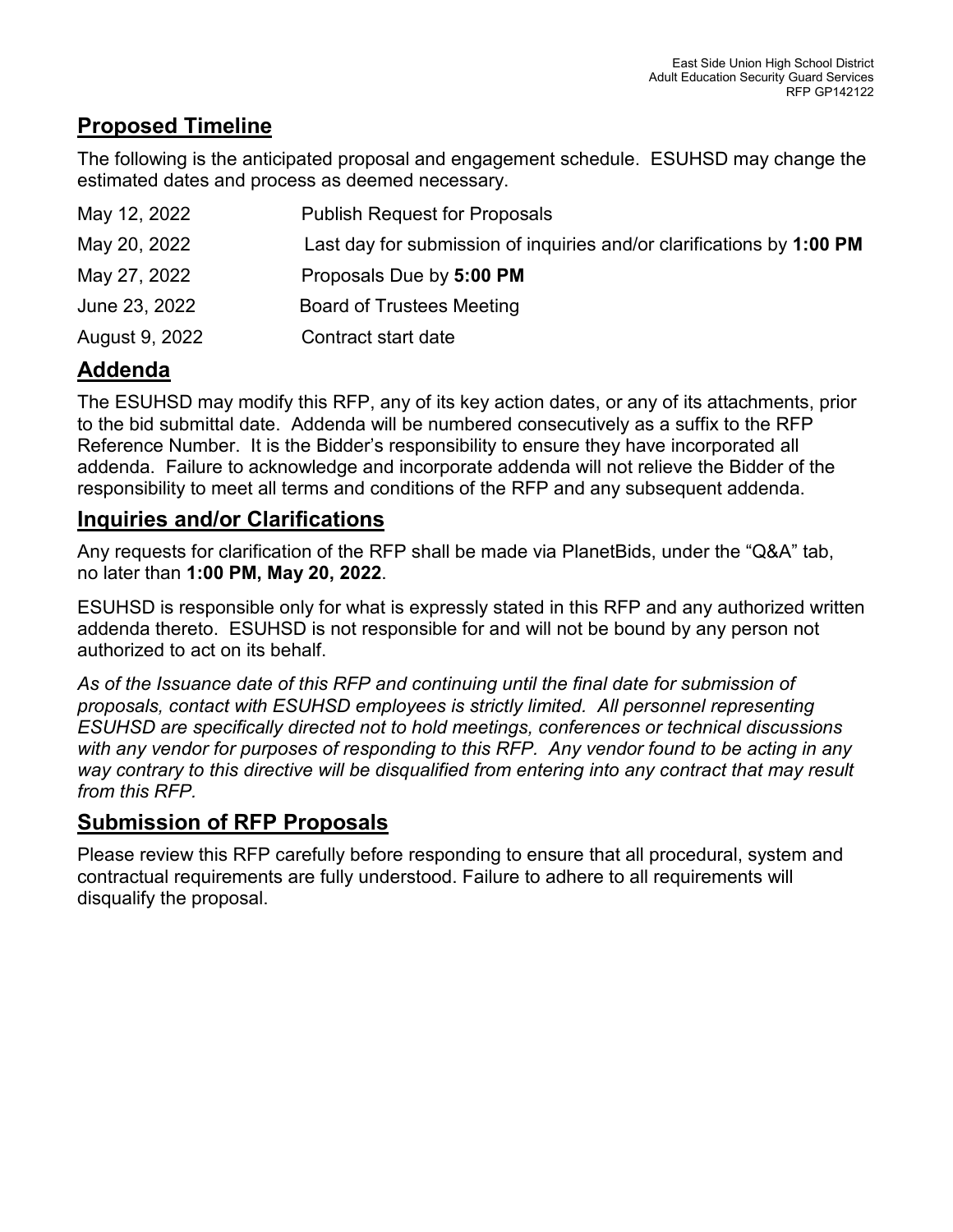# **Evaluation Criteria**

The following is the criteria by which ESUHSD will evaluate proposals submitted in response to this RFP. Contract award shall be based on the Proposer's ability to provide services as required in this RFP, overall price and the experience and success of the Proposer in executing similar contracts.

| <b>RFP Evaluation Criteria</b>                                 | Value |
|----------------------------------------------------------------|-------|
| Scope of Work Requirements Matrix                              | 25%   |
| Costs                                                          | 50%   |
| Vendor Qualifications/Past Relationship with ESUHSD/References | 25%   |
| Total                                                          | 1በበ%  |

#### **Purpose of the Proposal**

The purpose of this Request for Proposals (RFP) is to solicit proposals from qualified Security Guard Service Companies to provide East Side Union High School District (ESUHSD) with Security personnel to patrol, monitor, and maintain an orderly school climate on three (3) campuses where Adult Education programs are being offered listed below:

- 3200 Senter Road San Jose, CA 95133 San Jose, CA 95111
- A. Andrew Hill High School B. Independence Adult Education Center Adult Education Program 625 Educational Park Drive
- C. Overfelt Adult Education Center 1901 Cunningham Avenue San Jose, CA 95122

*ESUHSD would like to have the successful vendor offer other school districts and community college districts, any public corporation or agency, including any county, city, town or public corporation or agency within the State of California, the right to purchase the identical item(s) at the same price and at the same terms and conditions pursuant to sections 20118 (K-12) and 20652 (Community Colleges) of the Public Contract Code. ESUHSD waives its right to require such other districts and offices to draw their warrants in the favor of the District as provided in said Code sections. Acceptance or rejection of this clause will not affect the outcome of this RFP.* 

#### **Scope of Services**

The intention of ESUHSD is to negotiate a contract with a vendor who will provide security guard services at the Adult Education sites with security personnel to patrol, monitor, and maintain an orderly school climate on **three (3) campuses** where Adult Education programs are being offered.

#### **1. Dates and Hour**

a. Evening security for the 2022 - 23 school year will begin Tuesday, August 9,2022 at all 3 campuses; Independence Adult Center, Overfelt Adult Center and Andrew Hill High School campuses. Evening security for all campuses concludes on Thursday, May 25, 2023. The required time for evening security is 5:30 pm – 9:30 pm.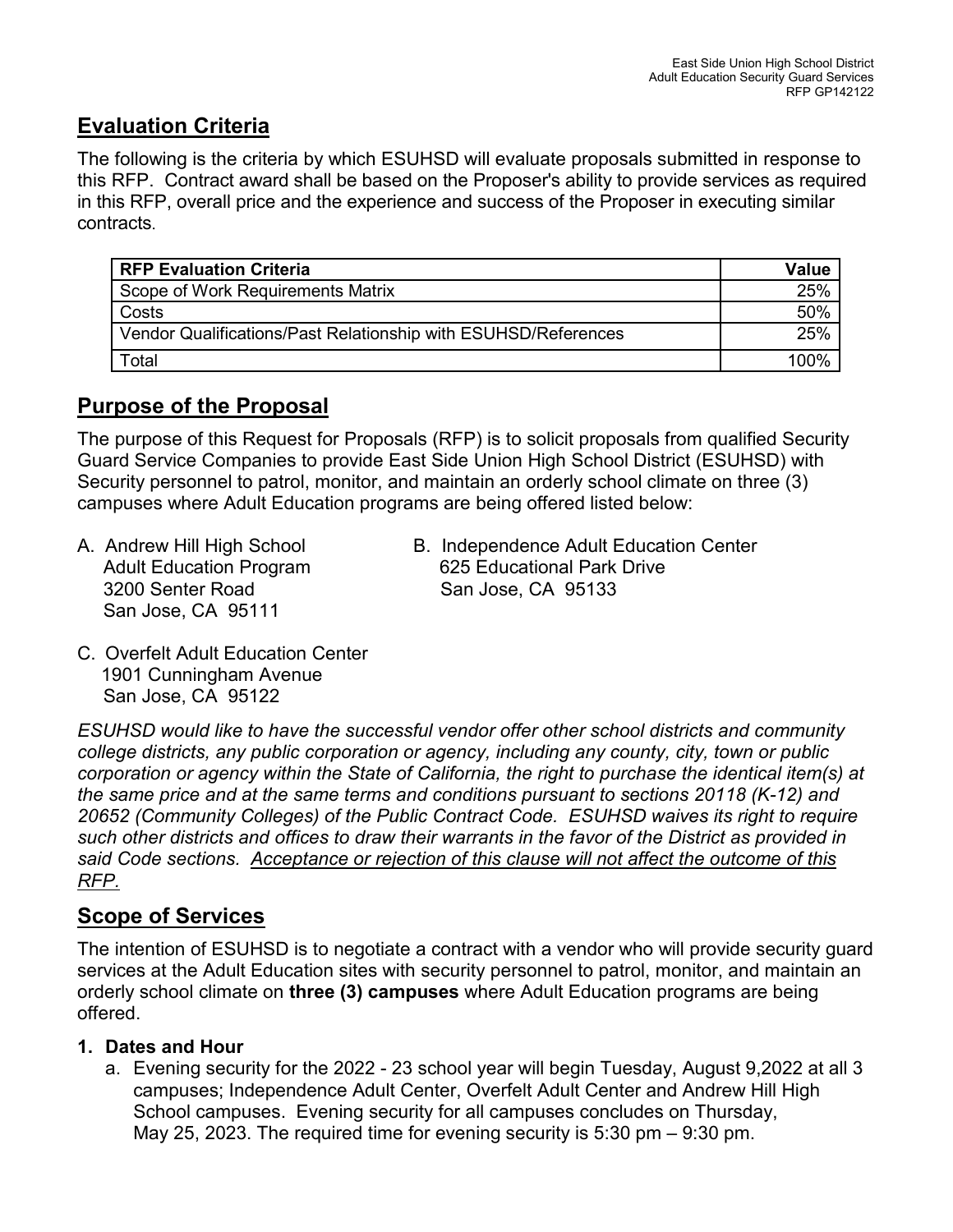b. Unscheduled security service will be requested as needed throughout the year. A schedule will be provided with expected holiday dates. The East Side Union High School District Adult Education Program will establish schedules and assignments for security personnel.

#### **2. Security Guard Services will include but not limited to:**

- a. Patrol the campuses and parking lots unarmed with a two-way radio.
- b. Provide assistance to students and staff when requested.
- c. Monitor campus safety and enforce parking, no smoking or loitering restrictions.
- d. Remind students to return to class following break time and direct students back to class during class time.
- e. Stay on the campus until all personnel and students have left the site.
- f. Inform supervisor same day of any suspicious or out of the ordinary activity.
- g. Assist in maintaining an orderly school climate, assist in the opening of classrooms, and securing campus at the end of the evening, ensuring that all buildings and gates are locked before exiting the campus.
- h. Be aware of the Program's emergency procedures and site evacuation maps.
- i. Perform other appropriate related security functions as requested by the authorized ESUHSD representative.

#### **3. The security company will be responsible for:**

- a. The security company will be responsible for providing coverage if regular security guard is sick or on vacation.
- b. All security personnel must have a valid "guard card" issued by the State of California on them while on ESUHSD sites. The security guard must wear a company provided uniform so they're easily recognizable on campuses.
- c. The security guard must wear a company provide uniform so they're easily recognizable on campuses.
- d. The security company will be responsible for fingerprint clearance and for providing the East Side Union High School District Adult Education Program with verification of fingerprint clearance.

### **Bidder's Cost**

Costs for developing Bids are entirely the responsibility of the Bidder and shall not be chargeable to the ESUHSD.

### **Errors and Omissions**

If a bidder discovers any ambiguity, conflict, discrepancy, omission or other error in the RFP or any of its attachments, he/she shall immediately notify ESUHSD of such error in writing and request modification or clarification of the document. Modifications will be made by addenda. Clarifications will be given by written notice to all parties who have been furnished or who have requested a RFP for proposing purposes, without divulging the source of the request for same.

If a Bidder fails to notify ESUHSD prior to the date fixed for submission of bids of an error in the RFP known to him/her, or an error that reasonably should have been known to him/her, he/she shall bid at his/her own risk, and if he/she is awarded the contract, he/she shall not be entitled to additional compensation or time by reason of the error or its later correction.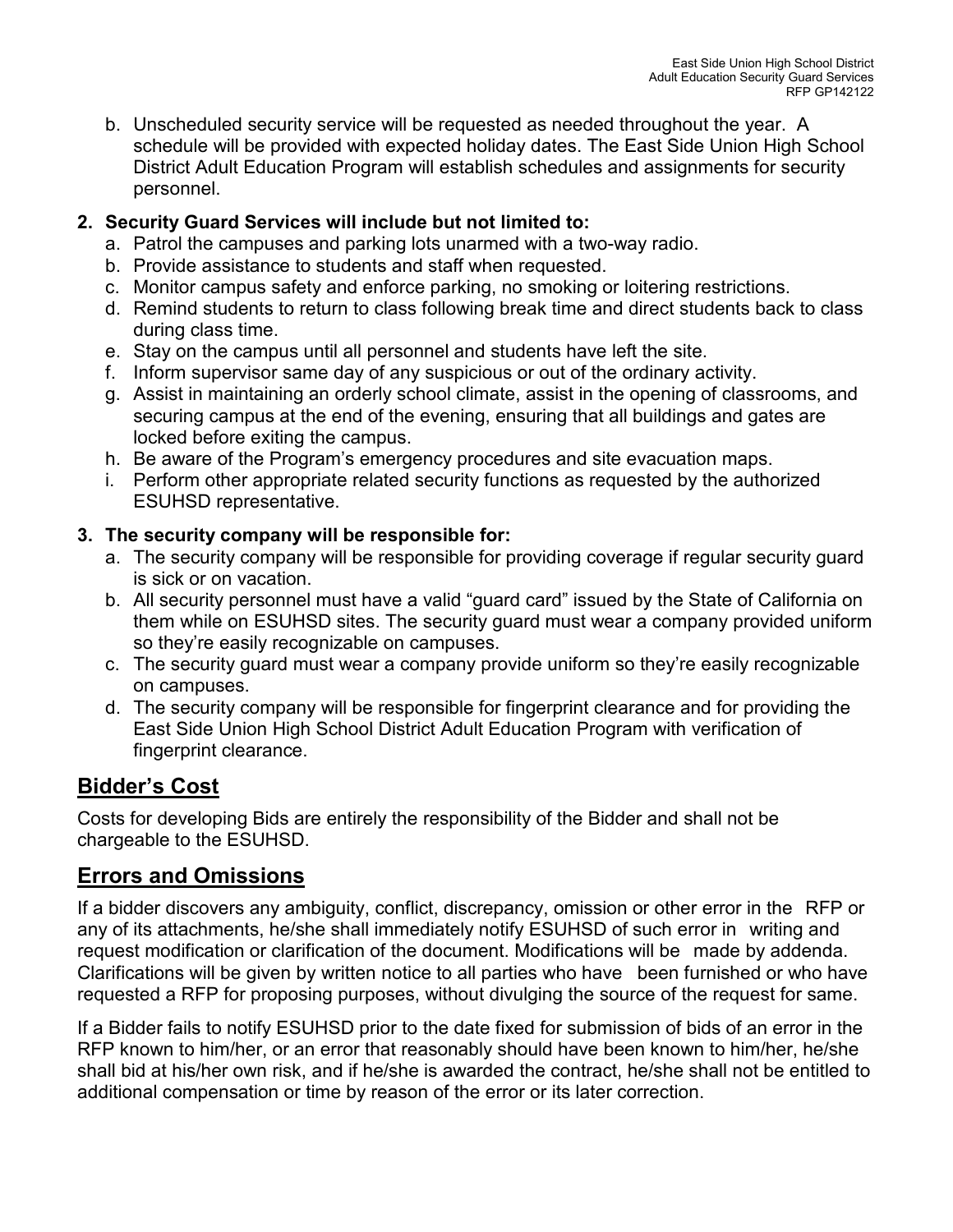# **Exceptions**

If a Bidder takes exception to any part of this RFP, including but not limited to specifications of the Insurance, Administrative and Legal Requirements as written, here in or as amended by any addenda subsequently issued, must be done in writing. Said exceptions must be submitted with the proposal. Failure to do so will be construed as acceptance of all items.

# **Organizations of RFP**

Proposal responses are to be organized simply, economically and will be submitted in the specific order as defined below.

- 1. Executive Summary & Narrative:
	- a. The Executive Summary should contain an outline of your professional Security Guard Services, philosophy and business approach, along with a brief summary of your firm's history and qualifications to engage in a professional relationship with ESUHSD.
	- b. The Narrative may include the following; firms experience with public educational projects, preferably with public high school districts; scope of projects; and additional data about the firm as it may relate to this RFP.
- 2. Exhibit 1 General Vendor Information (Required ESUHSD form on PlanetBids)
- 3. Exhibit 2 References: At least three (3) K-12 educational client references for which other school districts that have received similar services from you within the last three (3) years. (Required ESUHSD form on PlanetBids)
- 4. Exhibit 3 Proposed Costs (Required ESUHSD form on PlanetBids)
- 5. Exhibit 4 Certification of Nondiscrimination by Seller form (Required ESUHSD form on PlanetBids)
- 6. Exhibit 5 Noncollusion Declaration form (Required ESUHSD form on PlanetBids)
- 7. Exhibit 6 Conflict of Interest (Required ESUHSD form on PlanetBids)
- 8. W-9
- 9. Certificate of Liability Insurance (Insurance to be endorsed to East Side Union High School District upon award)

# **Proposed Cost**

Vendors are to download the electronic version**,** from PlanetBids website and enter their pricing directly on the electronic form. If Vendors do not use our forms to complete their proposal, vendors will be considered non-responsive and proposals may be rejected.

### **Price Adjustments**

Prices for the services shall remain unchanged for twelve (12) months following the effective date of the contract. The Vendor shall have the right to request a price adjustment only thirty (30) days prior to the end of the contract term. During this thirty (30) days period, the Vendor may submit a request in writing to ESUHSD for a price adjustment that is consistent with and relative to price changes originating with and compelled by market trends and which changes are outside of the Vendor's control. The Vendor must fully document its request, attaching to the request, without limitation, such market data, to support the requested adjustment. ESUSHD may, in its sole discretion, approve or disapprove the requested adjustment, in whole or in part. Any approved adjustment shall be final and shall remain unchanged until the end of the next contract term.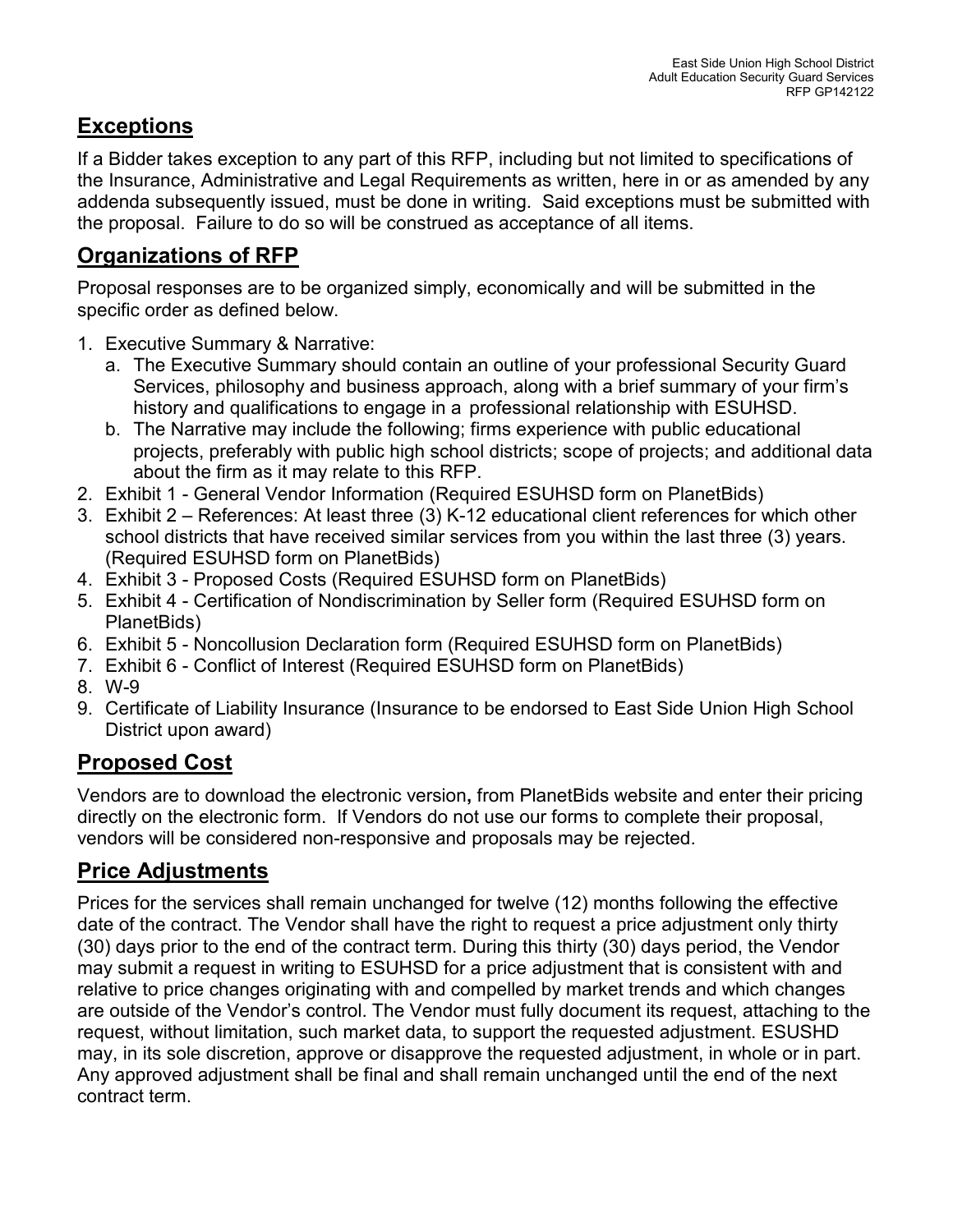# **Proposals Become the Property of ESUHSD**

Proposals become the property of ESUHSD and information contained therein shall become public property subject to disclosure laws after Notice of Intent to Award. ESUHSD reserves the right to make use of any information or ideas contained in the proposal.

# **Confidential Material**

Bidder must notify ESUHSD in advance of any proprietary or confidential material contained in the bid and provide justification for not making such material public. ESUHSD shall have sole discretion to disclose or not disclose such material subject to any protective order which Bidder may obtain.

# **Reservations**

With respect to this RFP, ESUHSD reserves certain rights at any time as follows:

- 1. Reject any proposal without indicating any reason for such rejection;
- 2. Waive or correct any minor or inadvertent defect, irregularity or technical error in a proposal, or in the RFP process, or as part of any subsequent contract negotiation;
- 3. Request that vendors supplement or modify all or certain aspects of their proposals or other documents or materials submitted;
- 4. Request the vendor makes an oral and/or written presentation if more information is deemed necessary;
- 5. Terminate this RFP and issue a new RFP;
- 6. Modify the selection process, the specifications or requirements for materials or services, or the content or format of the proposals;
- 7. Extend a deadline specified in this RFP, including deadlines for accepting proposals;
- 8. Negotiate with any or none of the vendors;
- 9. Modify the final contract from terms described in this RFP;
- 10.Terminate failed negotiations with a vendor without liability, and negotiate with other vendors;
- 11.Disqualify any vendor on the basis of a real or apparent conflict of interest, or evidence of collusion that is disclosed by the proposal or other data available to ESUHSD;
- 12.Request that services be provided by certain staff of a vendor, or request that certain staff of a vendor be excluded from providing services as determined by ESUHSD to be in its best interest;
- 13.Reject a vendor's proposal where the vendor is in breach of, or in default under, any other agreement with the ESUHSD;
- 14.Award multiple contracts if it is deemed necessary to provide the specified services.

# **Cancellation**

This solicitation does not obligate the ESUHSD to enter into an agreement. ESUHSD retains the right to cancel this RFP at any time, should the project be canceled, ESUHSD loses the required funding, or it is deemed in the best interest of ESUHSD. No obligation, either expressed or implied, exists on the part of ESUHSD to make an award or to pay any cost incurred in the preparation or submission of a bid.

# **Award of Contract**

Award, if any, will be to the Bidder(s) whose bid best complies with all of the requirements of the RFP documents and any addenda. Purchase order shall be awarded to the bidder(s) whose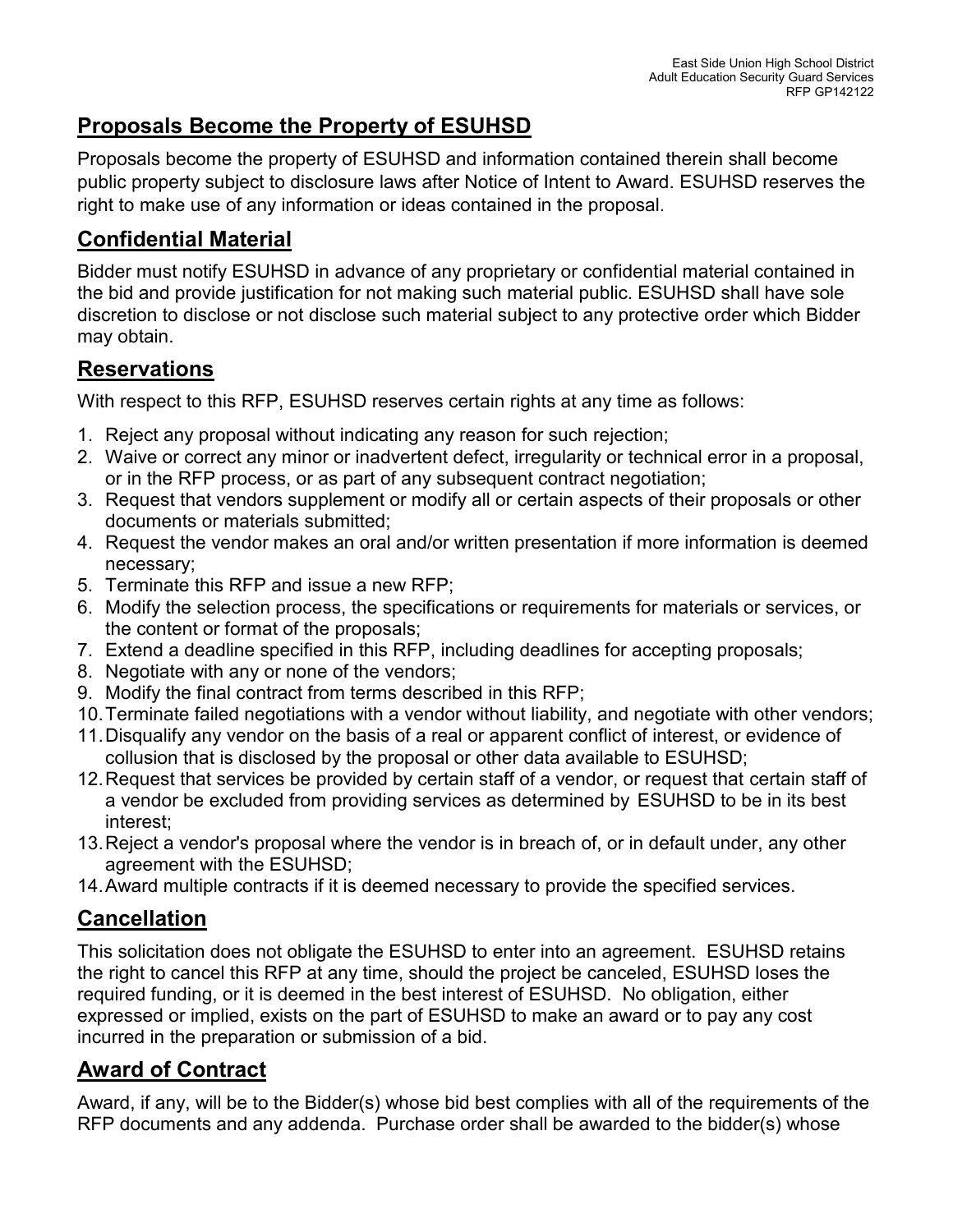offer is determined to be the most advantageous to ESUHSD from the standpoint of suitability to purpose, quality, service, previous experience, price, ability to deliver, or for any other reason deemed by the Purchasing Manager to be in the best interests of ESUHSD and, as such, will not be determined by price alone and may not be the lowest bid especially where services are of utmost importance.

ESUHSD reserves the right to negotiate any terms and conditions in the RFP responses received, to reject any or all responses received, and to waive any informality or minor defects in responses received.

# **Term of Contract**

The term of the contract shall commence upon ESUHSD execution of contract, tentatively scheduled for August 9, 2022 and continue through and including May 25, 2023 and may be renewed for four (4) additional 12-month periods based on funding, pricing and performance.

### **Contract Renewal**

ESUHSD will issue a contract that will have rates firm for the initial term of the contract. Pricing changes may be considered by ESUHSD for additional contract terms, however, ESUHSD may cancel the contract if a requested price change is not acceptable. All contract renewals must be done in writing.

### **Execution of the Contract**

The contract shall be signed by the Vendor and returned, along with the required attachments to the East Side Union High School District within 10 working days. The period for execution may be changed by mutual agreement of the parties. Contracts are not effective until approved by the appropriate East Side Union High School District officials. Any work performed prior to receipt of a fully executed contract shall be at Vendor's own risk.

#### **Failure to Execute the Contract**

Failure to execute the contract within the time frame identified above shall be sufficient cause for voiding the award. Failure to comply with other requirements within the set time shall constitute failure to execute the contract. If the successful Vendor refuses or fails to execute the contract, the East Side Union High School District may award the contract to the next qualified highest ranked Vendor.

### **Force Majeure**

The Vendor acknowledges ESUHSD is not liable for interruption of services due to any of the following causes, to the extent beyond its reasonable control: acts of God, accidents, riots, war, terrorist acts, epidemic, pandemic, quarantine, civil commotion, government order or law, and natural catastrophes.

### **Termination of Contract**

The ESUHSD may terminate the contract at any time for any reason with 30 days notice to the vendor. Because ESUHSD terminates the contract, this does not preclude the vendor from meeting obligations to other school districts that has entered into a contract with the vendor utilizing the piggyback clause, if applicable.